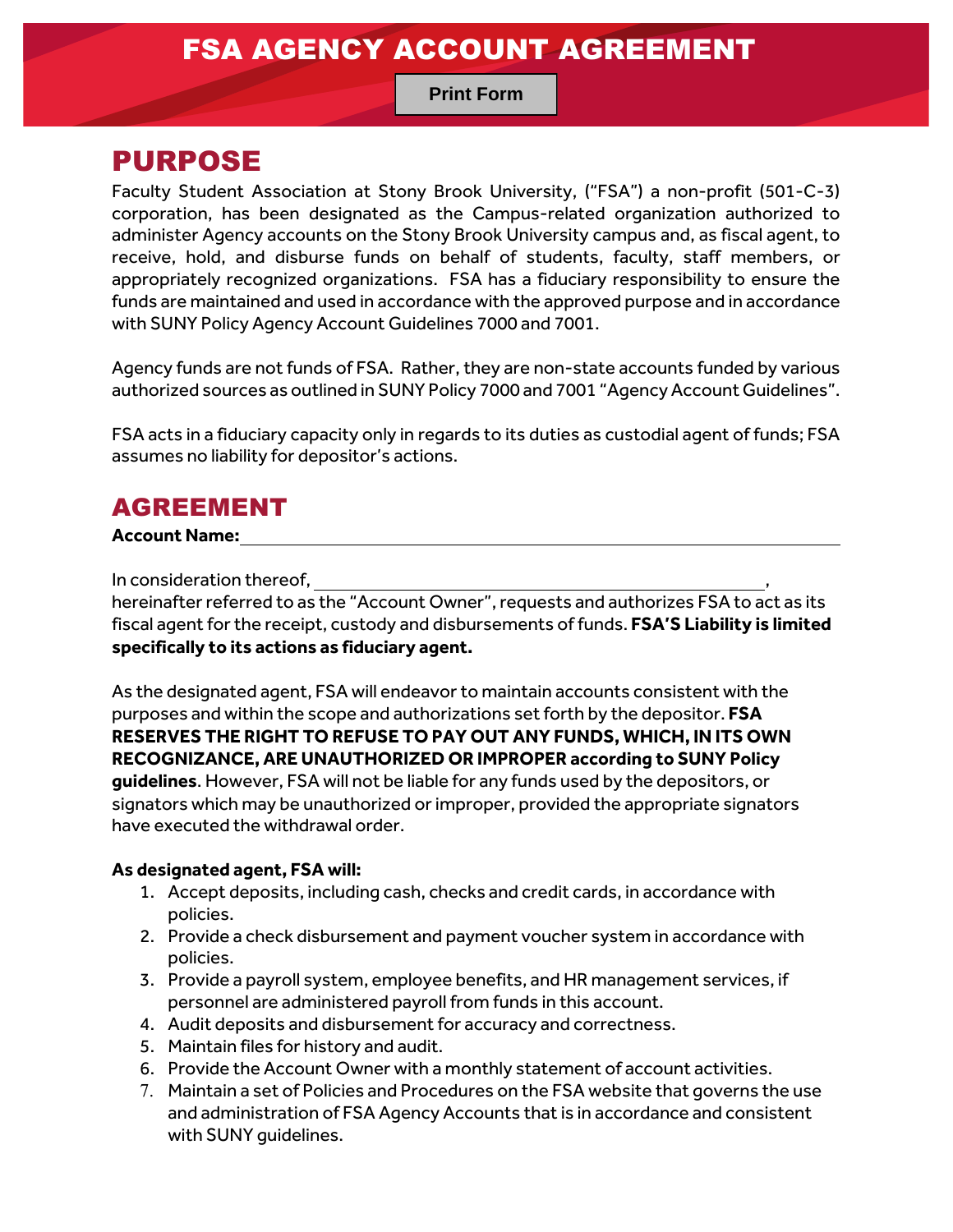## NOTES

#### **FSA cannot accept the following (please refer to "Agency Account Guidelines" 7000 and 7001):**

- 1. Monies belonging to the State (the State has an ownership and equitable title in the funds) either as general revenues or as revenues accountable through an Income Fund Reimbursable (IFR) account, nor should such monies be utilized for the purposes of the corporation.
- 2. Grants related to sponsored research. Grants of this nature should be submitted to the Research Foundation of the State University of New York.
- 3. Gifts, endowments, scholarships, or loan support for students or for academic purposes should be administered through the College Foundation.
- 4. Intercollegiate Athletics, Instruction, Certificate and Continuing Education Programs, Program Funds, Student Activity Fees, Course related Consumable supplies, personal service payments to University Employees, Utilities and Rental Charges, Sports Camps and Clinics, Service Centers.

#### **Responsibilities of the Account Owner:**

- 1. Maintain up-to-date authorized signatories for account.
- 2. Update Agency Account application if there is a change to the Agency Account purpose.
- 3. Follow established procedures for depositing funds into the agency account.
- 4. Follow established procedures for submitting check requests, including the appropriate signatures required.
- 5. Reconcile monthly account activity reports received from FSA and communicate any discrepancies to FSA so that they may be resolved in a timely manner.

### FEES

It is FSA policy to charge a fee, currently 10%, on all deposits and to retain all interest earned on Agency funds. These policies are subject to periodic review by the FSA Board of Directors.

Applicant should recognize that there is associated overhead in administering proper fiscal procedures and this is the cost in the form of the fee that is being applied to the account.

In accordance with campus policy, Agency funds inactive for two consecutive years will be transferred to a SUNY income fund at the end of FSA's fiscal year, June 30.